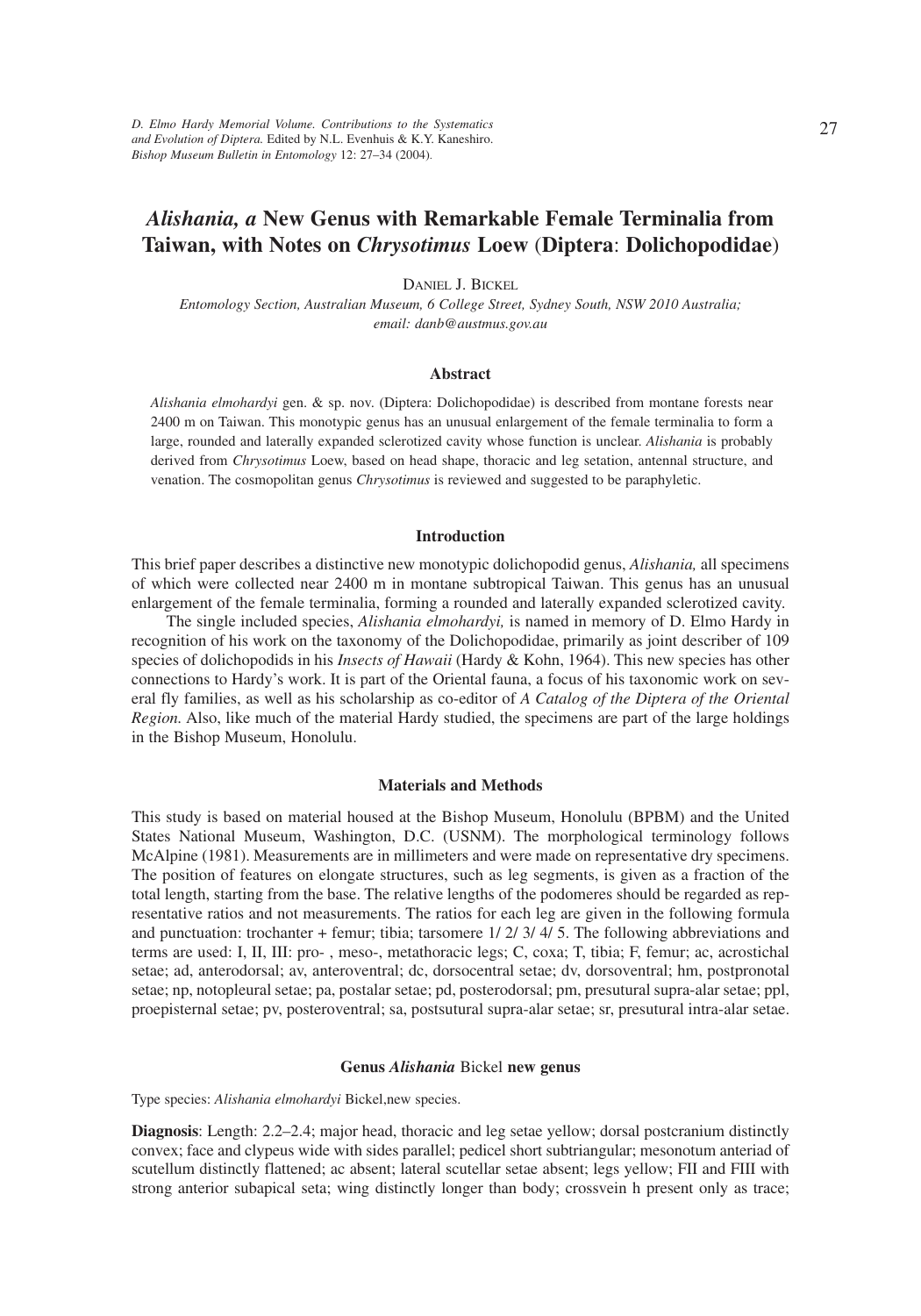

**Figure 1.** *Alishania elmohardyi* sp. n., male, habitus. Scale line = 1.0 mm.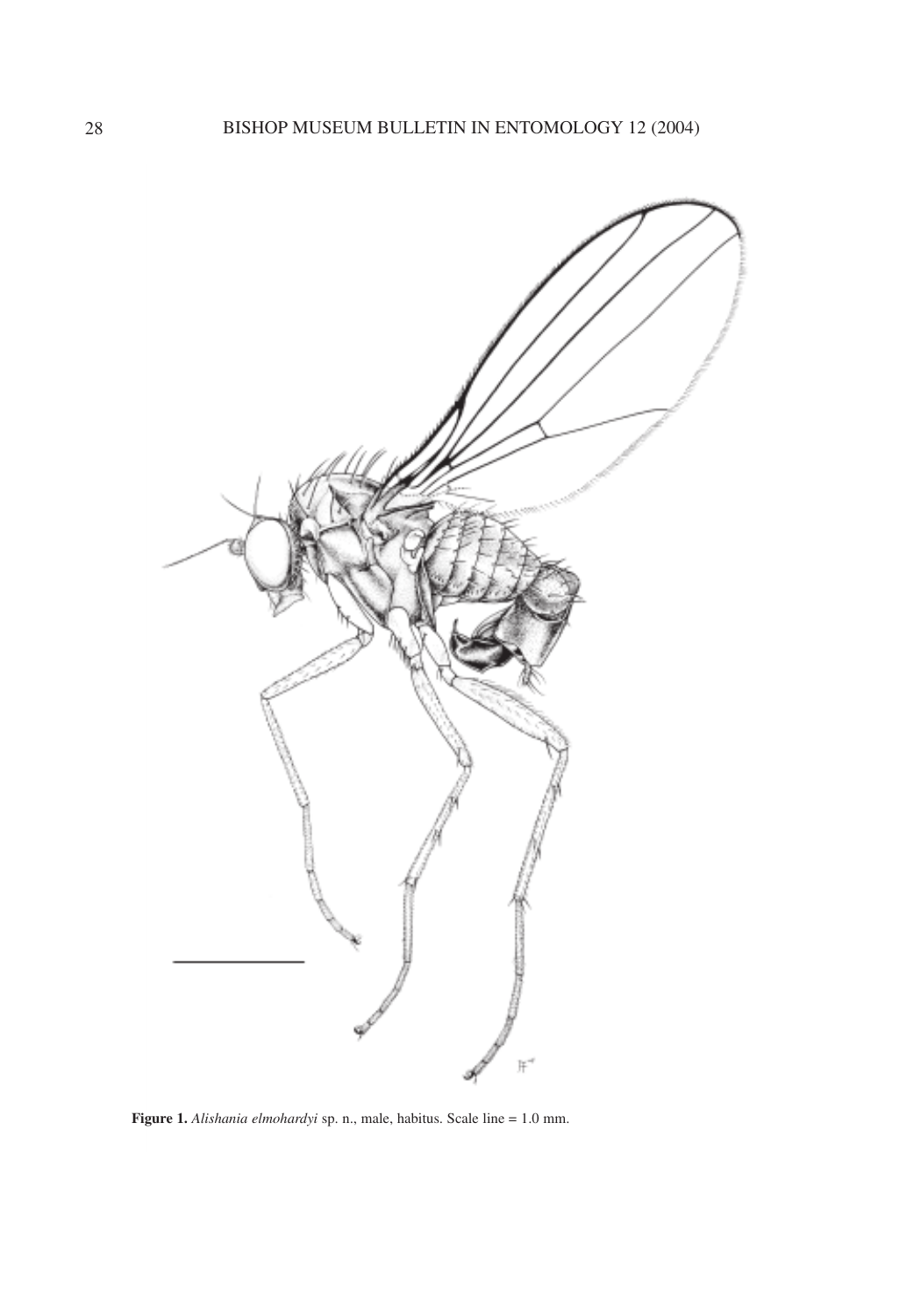R4+5 and M parallel to apex; M without *bosse alaire*; surstlyus massive and curved, apically pointed with some short setae; female terga 3 and 4, and most sterna yellow; female tergum 8 greatly enlarged and laterally expanded, forming large hollow sclerotised chamber, externally glabrous.

**Etymology**: *Alishania* is derived from Alishan, a locality in Taiwan where all specimens of the single included species were collected. The gender is feminine.

# *Alishania elmohardyi* Bickel, **new species** (Figs. 1–3)

**Description. Male** (Fig. 1): length: 2.2–2.4; wing:  $2.6 \times 1.2$ .

*Head*: vertex, frons, and face metallic blue-green and covered with dusting of grey pruinosity; major setae yellowish; strong verticals and strong diverging ocellars present; 2 short postverticals present on dorsal postcranium; dorsal postcranium distinctly convex, so that head appears free from thorax; 7–8 postorbitals present; eye facets of uniform size; face and clypeus wide with sides parallel, and eyes distinctly separated; palp yellow with whitish pruinosity; proboscis brown; antenna dark brown; postpedicel short subtriangular; arista dorsal, and slightly longer than head height.

*Thorax*: mostly metallic green with dusting of grey pruinosity, except brownish adjacent to coxa II, and metepimeron mostly brownish but infuscated dorsally; setae yellow; posterior mesonotum anteriad of scutellum distinctly flattened; ac absent; 6 strong dc present; 1 pa, 2 sa, 2 sr, 2 npl, 1 hm, 1 pm present; median scutellars strong, laterals absent.

*Legs*: coxae and remainder of legs yellow; setae yellow; CI and CII with yellow anterior hairs, and CIII with lateral seta; I: 3.0; 3.0; 1.5/ 0.7/ 0.5/ 0.5/ 0.4; leg I without outstanding hairs or setae; II: 3.5; 3.7; 2.0/ 0.8/ 0.5/ 0.3/ 0.4; FII with strong anterior subapical seta and weak av seta just distad, and no posterior subapical seta present; TII with offset ad-pd setal pairs at 1/4, and 2/5, and subapical av and pv setae; III: 3.5; 4.2; 1.8/ 1.0/ 0.6/ 0.4/ 0.4; FIII with strong anterior subapical seta and weaker av seta both at 4/5, but no posterior subapical setae present; TIII with offset ad-pd setal pairs near 1/4 and 2/3.

*Wing:* hyaline with veins yellow; Sc fusing with  $R_1$ ; crossvein h present only as pale trace;  $R_{2+3}$ long, joining costa in distal sixth of wing;  $R_{4+5}$  and M parallel to apex; M without bosse alaire; anal vein short; CuAx ratio: 0.2; lower calypter yellow with fan of yellow setae; halter yellow.

*Abdomen*: preabdomen metallic green with short yellowish vestiture; segment 7 short; sternum 8 forming cap over rather small hypopygial foramen, which is left lateral in position; hypopygium (Figs. 3a,b) dark brown, massive; epandrium subrectangular; hypandrium curved and with distal rough surface; aedeagus with curved pointed projections, and asymmetrical in ventral view (Fig. 3b); surstlyus massive and curved, apically pointed with some short setae, and asymmetrical, with right surstylus distinctly larger than left; cercus short and blunt.

**Female**: (Fig. 2) similar to male except as noted: distinctly larger, wing length  $2.9 \times 1.2$ ; face only slightly wider; abdominal terga 1 and 2 metallic green, although tergum 2 yellow laterally; terga 3 and 4 yellow; sterna 1–6 yellow; 5–7 dark brown-metallic green; segment 8 (Figs. 3c, d) greatly enlarged and laterally expanded, forming large hollow sclerotized chamber, externally dark brown and glabrous; tergum 9 forming downflexed extension of tergum 8, and with long setae; cercus short.

Type material. Holotype  $\circ$  (BPBM 16, 512), Paratypes, 47  $\circ$ , 43  $\circ$ : **TAIWAN**: Alishan, Chiayi Hsien, 2400 m, 12–16.vi.1965, T Maa & K.S. Lin (BPBM).

Additional material. TAIWAN:  $\circ$ , "Arisan [sic.], Formosa", 4.vi.1932, J.L. Gressitt (USNM).

**Remarks**. *Alishania* is a monotypic genus comprising *A. elmohardyi,* sp. n., known only from the type locality at 2400 m in Alishan, Taiwan. Hsieh *et al*. (1997) provided a summary of the montane forest vegetation of Taiwan, and Alishan at 2400 m is probably within the upper *Quercus* zone, a moist montane evergreen broadleaf forest. *Alishania* is possibly endemic to Taiwan.

The female terminalia of *Alishania* requires discussion. Although the male hypopygium is rather large, other dolichopodid taxa (e.g., some Dolichopodinae, some Sciapodinae, *Babindella*) also have developed enlarged hypopygia (sometimes almost equal in size to the preabdomen), without any corresponding modification of the female terminalia. In female *Alishania,* the greatly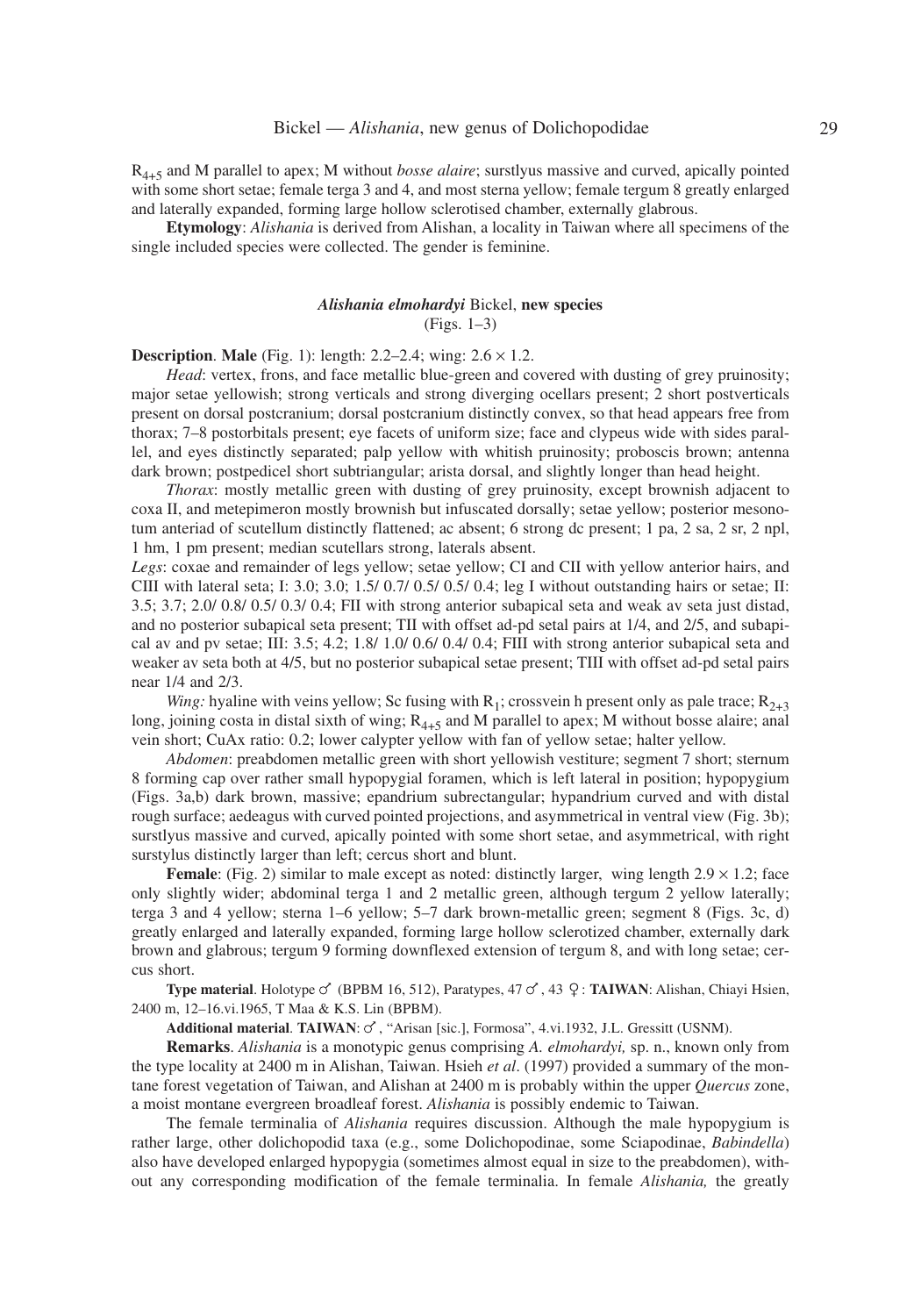

**Figure 2***. Alishania elmohardyi* sp. n. female, habitus. Scale line = 1.0 mm.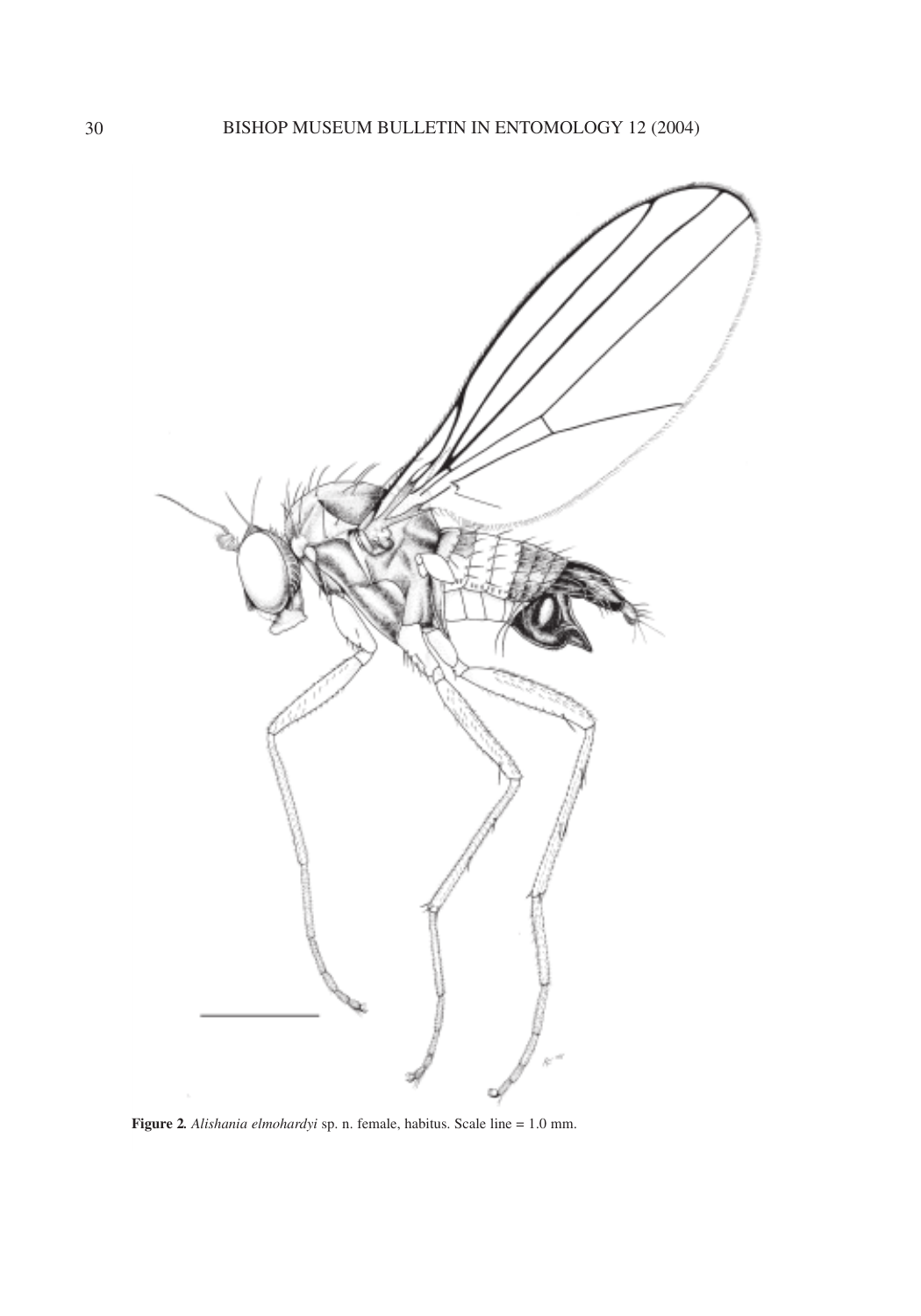

**Figure 3***. Alishania elmohardyi* sp. n*.*: **a**. hypopygium, left lateral; **b.** hypopygium, ventral; **c.** female oviscapt, left lateral; **d**. female oviscapt, ventral. *Chrysotimus pusio* Loew: **e**. hypopygium, left lateral; **f**. female oviscapt, left lateral. Scale line = 0.1 mm.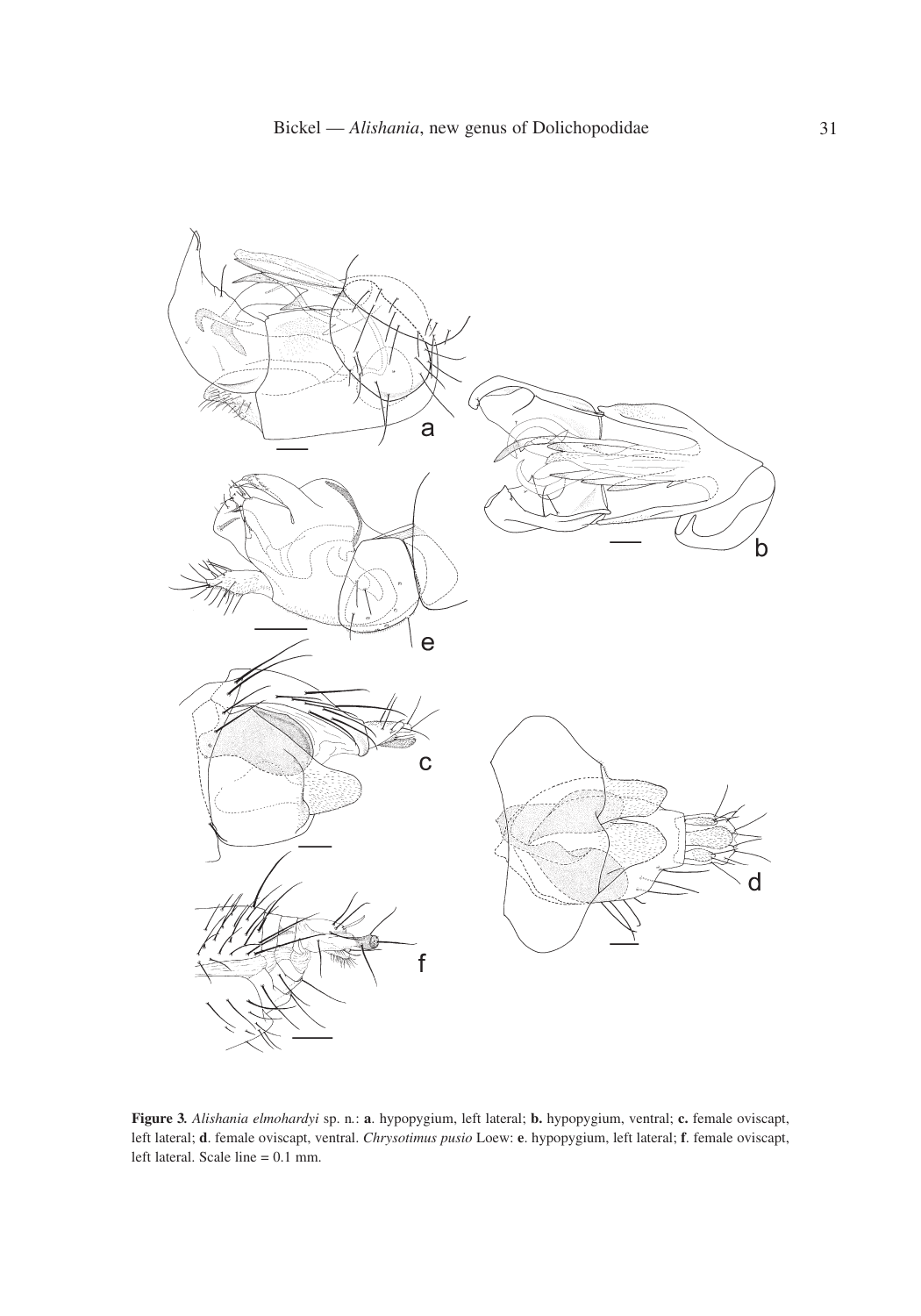#### 32 BISHOP MUSEUM BULLETIN IN ENTOMOLOGY 12 (2004)

enlarged and laterally expanded sclerotised chamber formed by segment 8 is striking (Fig. 2). What is the function of this chamber? Is it solely for receiving the large hypopygium during mating, or might it have a possible brooding function? These questions cannot be answered without study of the species' biology. However, the extreme morphology of the *Alishania* female terminalia almost brings to mind a "hopeful monster" explanation for this modification.

#### **Phylogenetic Relationships**

What are the phylogenetic relationships of *Alishania*? Apart from the enlarged male hypopygium and the highly modified female terminalia, it shares many characters with the cosmopolitan genus *Chrysotimus* Loew, and probably is directly derived as a local endemic from this genus (see below for a discussion of the genus *Chrysotimus* and its paraphyly).

I. Characters shared by *Alishania* and *Chrysotimus* (not necessarily derived).

Postpedicel subrectangular with dorsal arista.

Postcranium strongly convex

Face subequal and parallel sided in both sexes.

Posterior mesonotum strongly flattened

Lateral scutellar setae reduced to tiny setae or absent.

Legs without strong male secondary sexual characters

Leg I without major setae, and tibia I without distal ad serration of short setae.

Femora II and III with anterior preapical setae

Tibiae II and III with ad and pd setae, often as offset pairs.

Wings very long, least one-quarter longer than body length in both sexes (apart from many hydrophorine genera and *Campsicnemus* spp., in most Dolichopodidae, wing and body length are subequal).

 $R_{4+5}$  and M and distinctly parallel.

M straight, without any trace of flexion or *bosse alaire*.

Humeral crossvein (h) very faint reduced to lost.

With very long distal CuA (CuAx ratio very low).

Abdomen often with two or more bright yellow terga, especially in females, which are sometimes also present in conspecific males.

Females distinctly larger than males.

II. Autapomorphies of *Alishania* (with respect to *Chrysotimus)*

Hypopygium greatly enlarged with massive curved surstyli

Aedeagus, asymmetrical with curved pointed projections.

Female terminalia with greatly enlarged and laterally expanded sclerotised chamber formed by segment 8.

# **Notes on** *Chrysotimus* **Loew and related genera**

**Diagnosis**: Genus *Chrysotimus:* rather small (1.8–3.2 mm wing length) and stout bodied flies with wings distinctly longer than body; major head, thorax and leg setae often yellow or brownish with yellow reflections.

*Head* : spheroidal, not much higher than wide; dorsal postcranium convex; vertex not excavated; scape dorsally bare; face bare of setae; eye not strongly ovate, but almost circular; face parallel sided, and of subequal width in both sexes; arista dorsal to apical on subtriangular postpedicel.

*Thorax*: metallic green; rather broad, not elongate; posterior mesonotum distinctly flattened and slightly depressed between dc setae, and distinct from curved anterior mesonotal surface; ac biseriate or absent; scutellum with one pair marginal setae only, or sometimes with short weak lateral setae.

*Legs.* often mostly yellow in color; tibia I without ad setal serration; femora II and III with anterior preapical setae, and with weaker preapical pv setae; tibia II and III with ad and pd setae, often as offset pairs.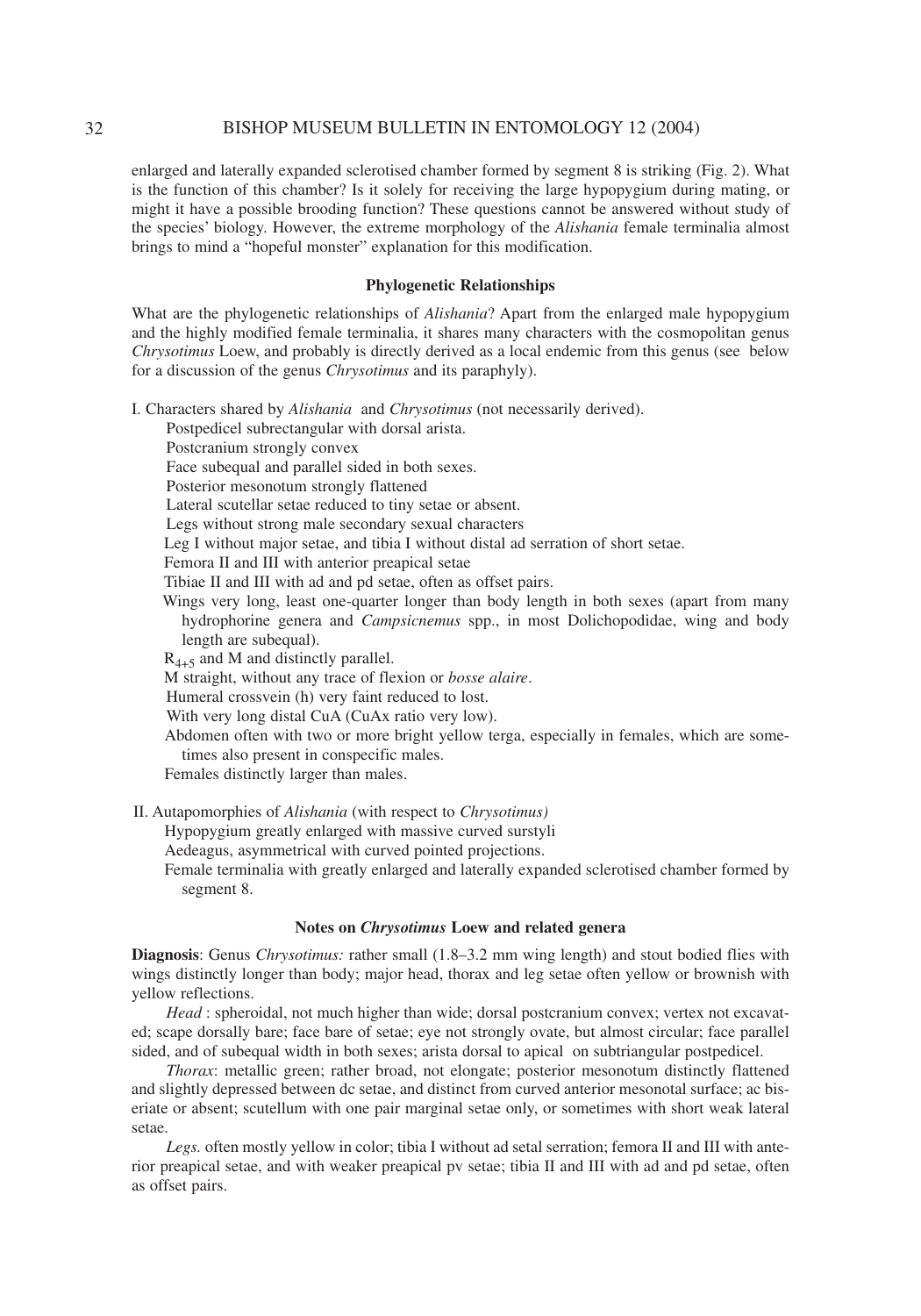*Wing*; at least 1/4 longer than body length in both sexes; wing rather broad, and rectangular in shape; R4+5 and M each straight and distinctly parallel; M without any trace of flexion or *bosse alaire.*

*Abdomen.* often with 2 or more bright yellow terga, especially in females, which are sometimes also present in conspecific males.

Male hypopygium (Fig.1e, *C. pusio* Loew, type species of genus) either encapsulated or slightly pedunculate; abdominal segment 7 (peduncle) with distinct tergum and sternum, never greatly prolonged; sternum 8 large, ovate, covering hypopygial foramen on left side; hypopygial foramen left lateral in position and small, almost circular; epandrium rather massive; hypandrium fused to capsule at base; surstyli broad and fused to epandrium, and with medially directed setae and projections; cercus short, digitiform.

Female (Fig. 1f, *C. pusio,* type species); tergum and sternum unmodified, bare; tergum 9 split medially into two hemitergites, and with long setae and pale blade-like seta as shown; cercus elongate and digitiform, with setae as shown.

**Remarks**. Most *Chrysotimus* species are less than 2.0 mm long, usually without prominent male modifications, and are often overlooked or relegated to some small-sized "*Chrysotus-*like" residue. Additionally, the tendency of specimens to collapse when dry mounted has not increased their attractiveness to being studied. Apart from commonly being included with *Chrysotus* in collections, *Chrysotimus* has been mistaken for, and even described as *Thrypticus* Gerstäcker (Medeterinae) primarily because of its often yellow setae, depressed posterior mesonotum, and bright metallic green color.

*Chrysotimus* is almost cosmopolitan, and occurs primarily in temperate and upland tropical moist forests. In tropical Costa Rica, for example, *Chrysotimus* is known only from forests above 1500 m (the occurrence of *Alishania* in montane forests near the Tropic of Cancer in Taiwan is not inconsistent with being derived from *Chrysotimus*)*.* The genus is particularly diverse in the southern hemisphere temperate forests of Australia/ Tasmania, New Zealand, New Caledonia, and Patagonia, where large numbers are often collected in yellow pans and Malaise traps. However, these southern *Chrysotimus* faunas are poorly known. To date, 37 *Chrysotimus* species have been described, a fraction of the true number: Australasia (13), Orient (2), Afrotropics (0), Palaearctic (8), Nearctic (7), and Neotropical (7). I have also seen undescribed species of this genus in Baltic Amber inclusions.

Although *Chrysotimus* had been placed in the Sympycninae, Robinson (1970) referred it to the Peloropeodinae, a subfamily that comprises a number of small-sized genera that mostly share a flattened posterior mesonotum, veins  $R_{4+5}$  and M parallel, and with anterior preapical setae present on femora II and III. However, the male postabdomen of included genera display varied morphology, suggesting the subfamily is a heterogeneous assemblage.

As discussed above, *Chrysotimus* is the most probable ancestor and therefore paraphyletic with respect to *Alishania.* In addition, *Chrysotimus* is probably paraphyletic with respect to several other genera of limited distribution. Such paraphyly must be accepted, and indeed it often *is*, at least tacitly, for many large complex insect genera. *Chrysotimus* is a cosmopolitan genus with a rich but poorly known fauna that dates to at least the geological period of Baltic Amber (Eocene-Oligocene). It therefore is not surprising that such a genus has served as a paraphyletic "mother taxon." Many complex cosmopolitan genera are likely to be paraphyletic with respect to derived daughter taxa in just such a matter. At this stage it is premature to split *Chrysotimus* for several reasons, not the least of which is retaining the overall internal unity that allows the genus to be recognized and keyed.

The following genera are allied to *Chrysotimus*:

- 1. *Alishania* gen. nov, a monotypic genus restricted to montane Taiwan (described above).
- 2. *Nanomyina* Robinson. This monotypic genus comprises *N. barbata* (Aldrich), known from marine littoral habitats in eastern USA, the Caribbean, and Pacific Mesoamerican coast. It has a row of setae near clypeus in both sexes (autapomorphy).
- 3. *Fedshenkomyia* Stackelberg, a monotypic genus restricted to Turkistan*.* I have not seen specimens of this genus, but Negrobov (1968) illustrated the hypopygium of *F. chrysotimiformis* Stackelberg*.*